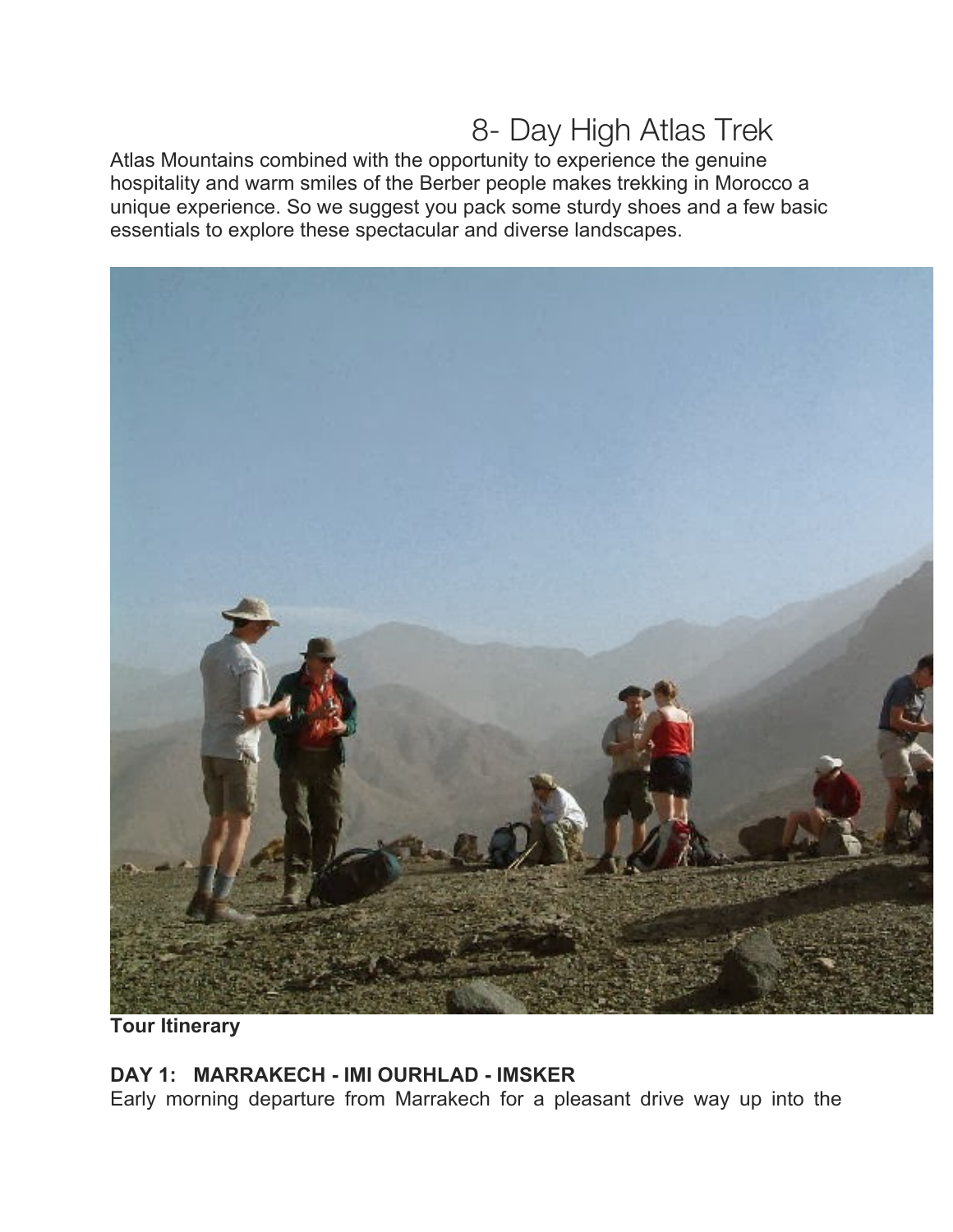foothills of the Western High Atlas ranges to arrive at our trailhead in the Berber village of Imi Ourhlad (1430m) from whence we shall start today's 2 hour walk. We meet up with our mules and Berber muleteer crew - always a fun part of our hikes in the Western High Atlas. With paths branching out all around us we set out up along a trail across the Assif Imlil Once over the hump we shall picnic around midday on the Imi ourhlad of the Assif Imlil near the Berber village of tagadirt. Our afternoon's hike takes us up and along the river's side until we reach the assif n' imnan to cross the Tizi n'Imsker (1708m). Overnight at Berber gite.

## **DAY 2: IMSKER- OUSSERTEK - OUKAMEDEN PLATEAU.د**

After breakfast we strike out for today's 6½-hour walk up between nut trees and through several Berber hamlet and villages, including those of Tidili and Gueliz until we reach the village of agadir n'osrtk (2406m), where we shall stop for a break and our picnic in a private garden in the village centre. Our afternoon hike takes us up through the Tizi n'Oukaïmeden (2668m) and thence on down to our reufeg and dinner for the night.1 nights in mountain refuge with L (includedmeals: B, L, D).

## **DAY 3: SUMMIT OF JEBEL OUKAIMDEN** – **OUANSKRA VILLAGE.**

Your first peak waits! As you make your way to the summit of Jebel Oukaimeden (3,262 metres) it is possible to view the route you will follow over the next few days. A steep descent brings you to some high meadows where you? Ll have lunch, before crossing the pass or? Tizi? Near Addi and descending to the small village of ounskra. (Approx. 8 hours walking).1 night (BLD)

# **DAY 4: ouanskrra - TIZI N'TAMATERT - AREMD VILLAGE**

After yesterday's hard slog, today's is a relatively easy hike down a narrow, winding piste along the splendid Imenane Valley which splits the foothills of the Jbel Aksouâl and the Adrar n'Oukaïmeden ranges and the several Berber villages clinging to the upper slopes. After some 2 hours we continue up to the Tizi n'Tamatert (2272m) which affords us a panoramic vista of the Imlil Valley and thence a further 2 hours easy hike down winding mule tracks, passing through the village of Tamatert (1810m) with its orchards of apple, nut and cherry trees, until we reach largest village in high atlas.

Overnight in Berber village house L (included meals: B, L, D).

# **DAY 5: AREMD VILLAGE - NALTNER REUFEGE**

Leaving the green fields and walnut trees of Arroumd, we follow the Mizane valley and come to the small shrine of Sidi Chamarouch, a place of pilgrimage for many Moroccan people. There is time to view the tomb of the local marabout (holy man) albeit from a distance as non-Muslims are not allowed to cross the footbridge. After stopping for a drink we continue the climb up to the Neltner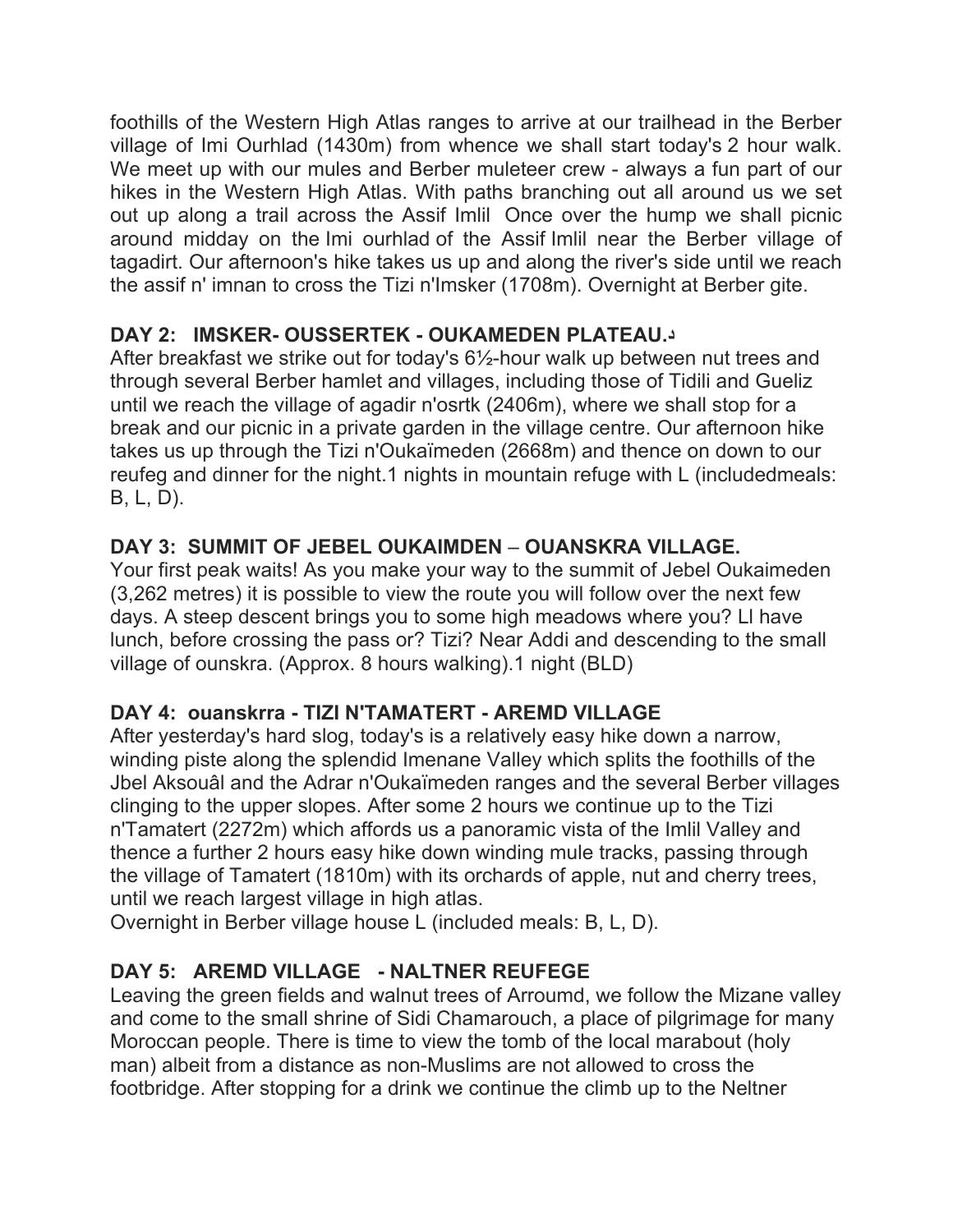refuge at an altitude of 3,209 m. If conditions are right and the hut crowded, we may bivouac. Refuge (or Camping).

# **DAY 6: TOUBKAL SUMMIT - AREMD VILLAGE.**

We make an early start for the ascent of Toubkal, climbing steeply through scree before traversing the southern ridge to reach the summit at 4,167 m. On the April and October (and occasionally May) departures there could well be snow on the mountain in which case crampons and ice-axes may be necessary (please see equipment section). After enjoying the magnificent views in all directions we descend to the Neltner hut and walk back to the village house in Arroumd. Village house. (Total walking approx. 9 hrs)Overnight in Berber village house L (included meals: B, L, D).

# **DAY 7 AREMD VILLAGES - TIZI OUSSEM.**

Today we trek across the Tizi Mzik Pass (2500m) from where there are good panoramic views of Mount Tazaghakht and the High Atlas, towards the beautiful Oussem Valley and the high summer pastures of Azib Tamsoult (2300m). Approx. 6 hours walking. Grade hard. Overnight in gite.

# **DAY 8: TIZI OUSSEM** – **MARRAKIECH**

an excellent final day's trekking. The descent continues to the village of Tizi Oussem, an attractive route across forested hillsides which are home to wild boar, mouflon and a favourite hunting ground for many species of birds of prey. There will be time to visit the village before heading down through terraced fields and groves of fruit trees to Id Issa. The village of Id Issa is the most important in the region, with an established wool-weaving and handicraft industry, and beautiful views over the Ait Ouzaddeb Valley. After a break for mint tea in a local Berber house, the trail turns south-east and ascends to the Tizi n'Techt (2000m). We have a picnic lunch on the pass, and the trek ends with a fairly steep descent to the village of Imiourghlad (1350m). Approx. 6 hours walking. Grade hard. Fourwheel-drive transport will be waiting at the roadhead at the end of the trek for the 1hrs- drive to marrakich. Overnight hotel H (included meals: B.).

# **Tour Costs:**

## **Costs per person**

- 2 3 persons:
- 4 7 persons:
- 8 12 persons: